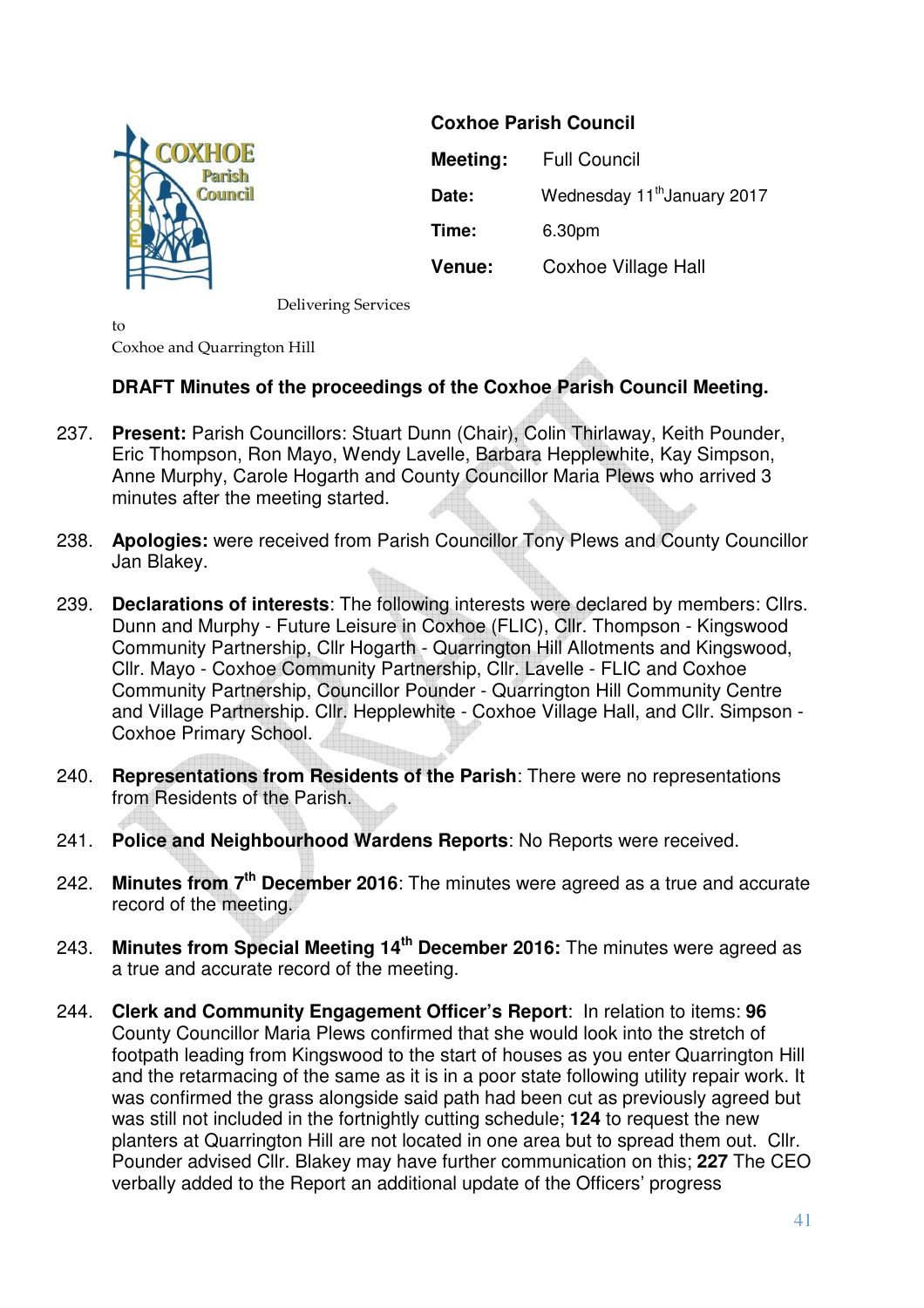confirming access keys to Kingswood have now been received from the Ranger; **220{c}** CEO clarified Operation "Spruce up" was not an opportunity for Members to nominate an area as previously thought, but for Members to be aware of the pilot running of Operation "Spruce up" by Durham County Council and if proven successful will open an opportunity in the future for Coxhoe Parish Council along with other Parish and Town Councils in the area to nominate an area through their local AAP for consideration in operation "Spruce up".

It was requested to proceed with pursuing the car wash on Blackgate as a potential area for improvement. There was a discussion of the Council over what action could be taken with the relevant local authority departments and the landlord to resolve issues including: the inadequate draining serving the business, the inappropriate parking of cars blocking access on the public footpath abutting the business and the inappropriate backspray of cleaning water from the cleaning jets deeming the footpath located at the front of the car wash unusable as pedestrians would be soaked and forcing pedestrians to walk on the road.

### **It was RESOLVED:**

- (i) to receive and note the progress of the Officers.
- (ii) to await clarification from Cllr. Blakey on the QH planters.
- (iii) County Cllr. Plews would contact the Highways and Environmental Health departments to report concerns
- (iv) To amend action 109 to amber
- 245. **Youth Workers' Update**: No update was provided. Cllr. Dunn updated Members on the independent work of the Youth Workers with the Active Life Centre on New Year's Eve following a request of the Active Life Centre the youth workers provided a youth club session which ran alongside the adult New Year's Eve party. He confirmed the youth club session went exceptionally well and it also very much improved the adults' experience. Members thanked the Youth Workers for taking the initiative to support and independently work with the Active Life Centre and doing it so well. Cllr Dunn suggested a Youth Strategy Meeting to be held 8 February 2017. **It was RESOLVED** that the CEO will liaise with Ian Thompson to confirm the date.
- 246. **Finance Report:** The Council received and noted the report and approved the Finance Report circulated. **It was RESOLVED:** 
	- (i) to request a visit from an internal auditor prior to the next full Council meeting in February to ensure the Council's finance systems are in order and any issues raised could be brought to the Clerk's attention and dealt with accordingly.
	- (ii) that 2017/18 internal audits arrangements are placed on the next full Council meeting agenda in February.

| <b>Creditors</b>   | <b>Purpose</b>                        | <b>Invoice Date</b> | <b>Amount</b> |
|--------------------|---------------------------------------|---------------------|---------------|
| Altogether Greener | <b>Grounds Maintenance</b>            | 31/12/2016          | $-£516.19$    |
| Youth Project      | Minecraft Game                        | 08/12/2016          | $-£16.99$     |
| G. Smith           | Christmas Lights Installation         | 01/12/2016          | $-£1,476.00$  |
| T.A. Dixon         | Preparation of wages over 3<br>months | 06/12/2016          | $-£55.00$     |
|                    |                                       | <b>TOTAL:</b>       | $-E2,064.18$  |

#### a. **Payment schedule for December 2016**: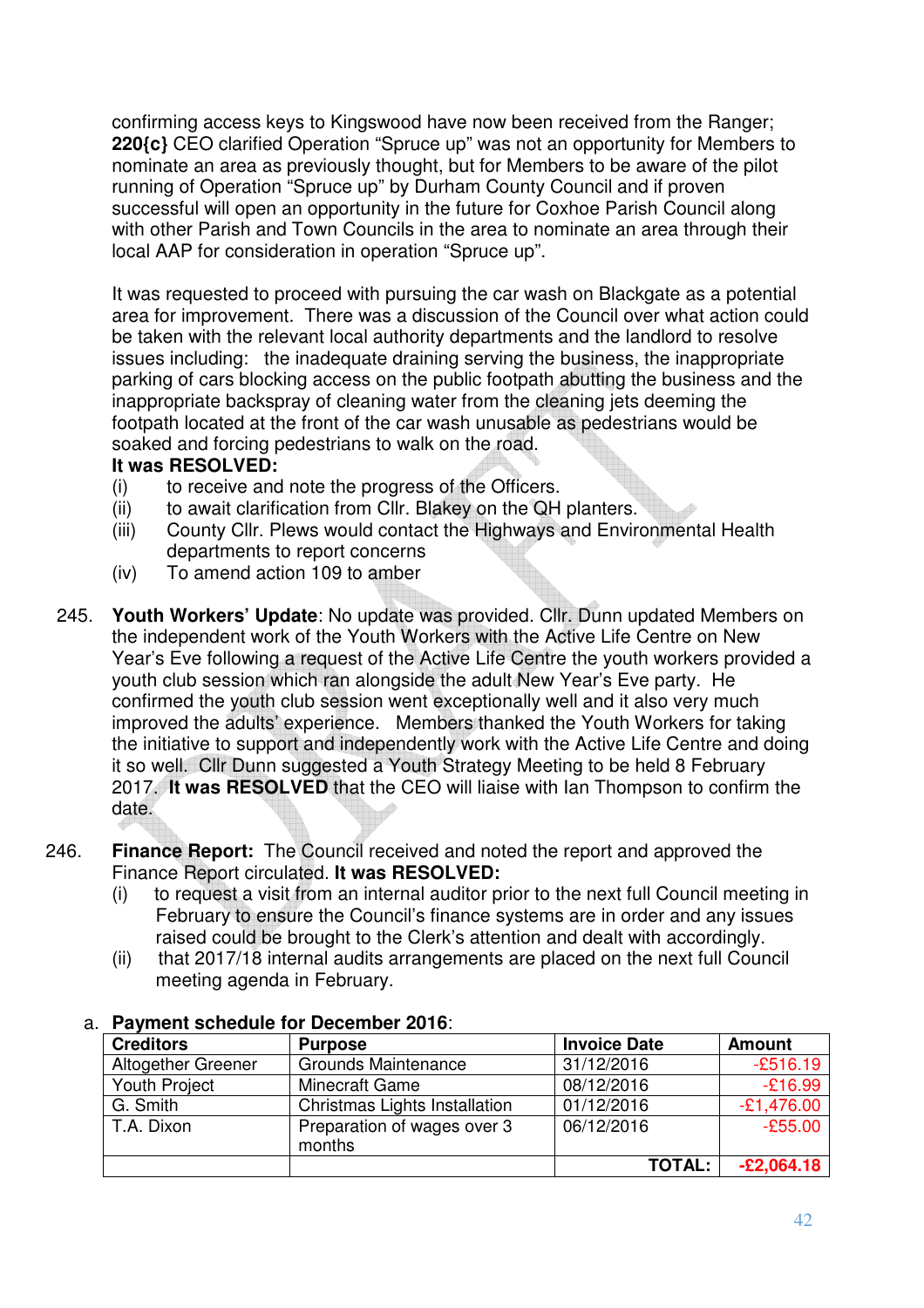- 247. **Correspondence for Information and Action**: Parking on Browning Hill. Members and County Cllr. Maria Plews discussed resident's concerns around the inappropriate and unsafe build up of parked cars at Browning Hill. It was suggested the departments of Planning and Licencing and also Trading Standards should be contacted to ensure only cars belonging to the residents of that area were being parked. County Cllr. Maria Plews confirmed she had made representation at the Highways department and backed up resident's concerns over safety issues raised from parking on the "blind bend". Members raised the rules and regulations relating to consideration to others under the Traffic Act and suggested the Council considers contacting the Police to arrange an accompanied site inspection to look into the possibility of the aforesaid parked cars being in breach of those regulations. **It was RESOLVED** the CEO write to the complainants advising the Council have no powers to enforce any action in respect of the said reported parking, but recommend he contacts the Police, Trading Standards, Planning and Licencing departments about the parking.
- 248. **Planning Applications**: Planning Applications were received and noted by the Council. The Council raised concerns over application reference: DM/16/03892/FPA Retention of Canopy submitted by Mr H Ali of Hand Carwash, 20 Blackgate East, Coxhoe. Members and Cllr. Maria Plews discussed the planning application and raised concerns over Mr Ali's responses to some sections of the planning application around vehicular access, flood risk and drainage, and pedestrian safety. **It was RESOLVED**: the Council write to the planning department and object to the planning application based on the issues raised and discussed.
- 249. **Durham County Councillors Update**: County Cllr. Maria Plews gave a verbal report and discussed the proposed DCC cuts and DCC's suggestions to raise the precept in order to soften the impact of such cuts on Social Care. Cllr.Maria Plews discussed the planning application to extend the Accident Emergency at Durham Hospital potentially resulting in the closure of the Accident and Emergency at Darlington Hospital with standard operations being transferred to Darlington Hospital. **It was RESOLVED**
	- (i) that the Council will look into the planning applications further.
	- (ii) Cllr. Mayo would confirm in writing to Cllr. Plews previously reported street lights which are continuously switched on for Cllr. Plews to pass this onto the relevant department at the Local Authority.
- 250. **Council Agreement of 2017/18 Budget:** The Budget was received and noted. **It was RESOLVED**
	- (i) to harmonise the increase of staffs' increments in April 2017 and April 2018.
	- (ii) the Clerk will carry out a VAT reclaim in February 2017 in accordance with CDALC advice.
	- (iii) Cllrs. Keith Pounder and Barbara Hepplewhite will forward to the Clerk and CEO the details of cheaper litter picking equipment suppliers in order for further enquiries to be made.
	- (iv) Members thank the Clerk's for his hard work involved with the 2017/18 Budget
	- (v) that Members would continue to meet whenever necessary to discuss the setting of the budget.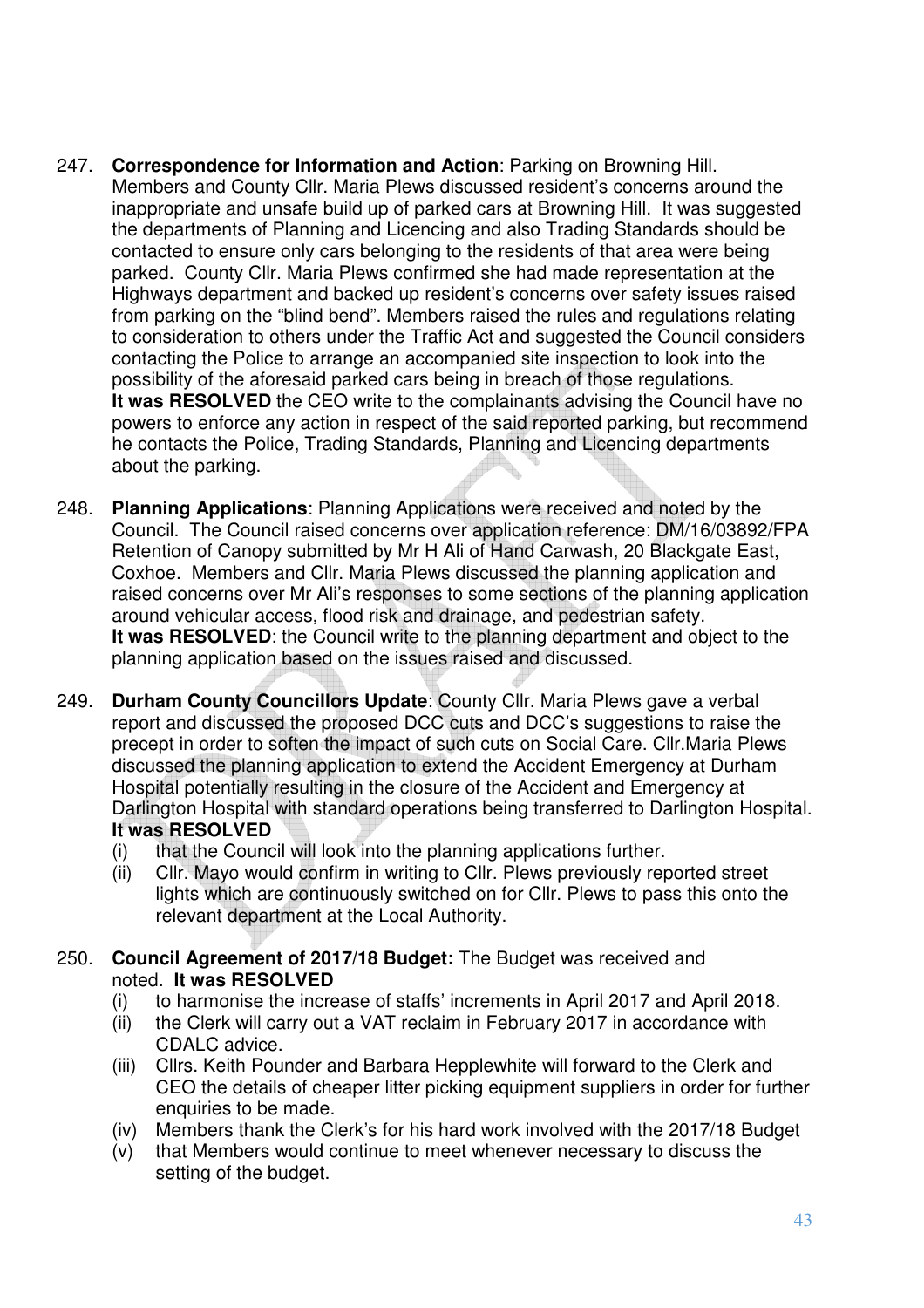Cllr. Plews left the meeting at 7.34pm.

- 251. **Council Agreement of Precept Request. It was RESOLVED**:
	- (i) agree the proposed precept of £93,307.89 requiring a precept of 4.8% resulting in a council tax increase at Band D of £2.72 per year and Band A £1.63 per year. Cllrs. Pounder and Simpson voted against the increase.
	- $(ii)$  to delegate authority to the Clerk in liaison with the Chair to agree the precept mandate for sending to Durham County Council.
- 252. **Members' Reports from meeting attended.** Reports from Community Centre and Village Partnership received. Cllr. Murphy reported on attending a Smaller Council's Forum meeting held on the 18<sup>th</sup> November at Newton Aycliffe. **It was RESOLVED** that Cllr. Anne Murphy would replace the Clerk as one of the two Council representatives.
- 253. **CDALC & EDRCAAP** the following were noted:
	- a. No extension of referendum principles;
	- b. NALC Chief Executive Bulletin;
	- c. Next Neighbourhood Plan Working Group Meeting;
	- d. NALC Star Council Awards Survey;
	- e. CDALC Newsletter;
	- f. Clinical Commissioning Group Events January 2017.

**It was RESOLVED** to request the Clerk or CEO to forward the correspondence from Julie Harrison dated 16<sup>th</sup> December 2016 onto members by email in order that Members may access the hyper link to the website contained therein.

- 254. **PP2**: **It was RESOLVED** to write a summary for the next issue of the Chronicle (March) detailing what has been achieved in Parish Plan 2 over the last five years.
- 255. **Neighbourhood Plan**: It was discussed how a Neighbourhood Plan Survey could be drafted to ascertain whether the parish want to proceed with a NP or PP3 and for this survey to be circulated with the March Chronicle. **It was RESOLVED**
	- (i) the CEO would draft and bring a NP survey for Council to approve.
	- (ii) to hold a combined Neighbourhood Plan and Youth meeting on Wednesday,  $8<sup>th</sup>$ February at 6.30pm.

# 256. **Community Reports**:

- a. Quarrington Hill Community Centre: Verbal report was provided. Cllr Pounder commented on the Children's Christmas party being a great success. It was noted the Community Centre had been closed for two weeks over the Christmas break.
- b. Quarrington Hill Front Street Regeneration Group: Nothing to report;
- c. Coxhoe Community Partnership: Report received and noted;
- d. Coxhoe Village Hall: Written report was circulated advising on the resignation of Paul and Nicola Dodsworth from Coxhoe Village Hall Committee as Chair and Secretary and Coxhoe Village Hall are now actively recruiting. The installation of the solar panels is confirmed to be going ahead on Friday, 13<sup>th</sup>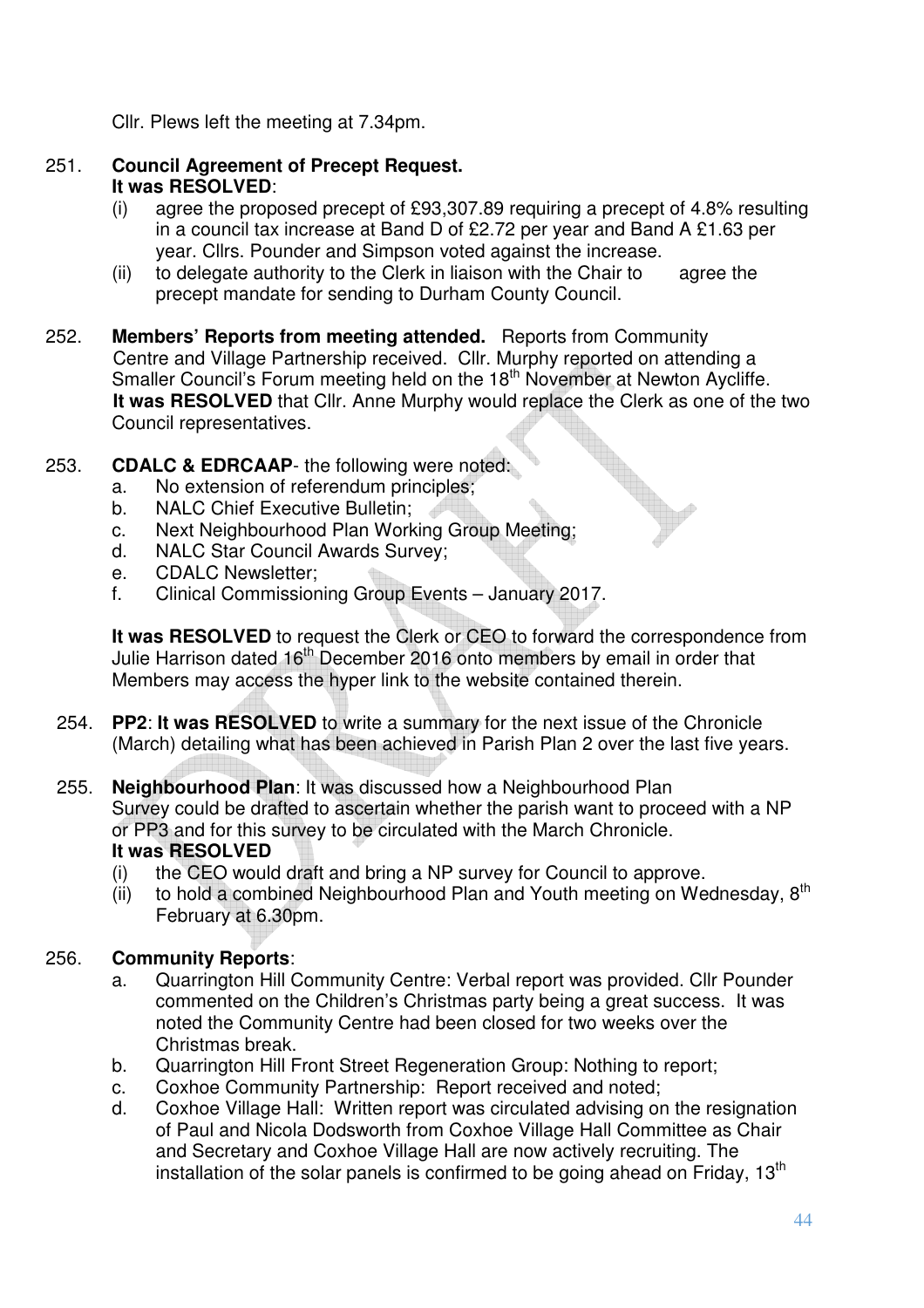January 2017. It was requested that the Parish grant is paid in contribution by the Parish Council purchasing equipment suggested by Coxhoe Village Hall. **It was RESOLVED** that the Clerk would be authorised to carry out that equipment expenditure on behalf of the Village Hall.

- e. Active Life at Coxhoe: Cllrs. Lavelle and Dunn gave a verbal report advising on a successful AAP grant of £15,000 which will contribute towards the ongoing refurbishment at the Active Life Centre. Cllr. Dunn advised on the staffing issues, on the rise in membership fees to accommodate staff and ongoing refurbishment, and Anne Murphy's appointment as Director was confirmed;
- f. Kingswood Community Group: It was confirmed that the Coal Authority Board had commenced emergency safety repairs to fissures in the ground.
- 257. **Coxhoe Cricket Club Update:** Letter received from Coxhoe Cricket Club and its contents noted by Members. **It was RESOLVED** the Clerk or CEO would reply to the Cricket Club confirming their response is noted, the Council would be delighted to see the resurrection of a Cricket Club and for the ground to remain an area used for sport, however, if this should not be the case in the future, Coxhoe Parish Council are willing to discuss this further.
- 258. **Quote for removing the "Mound" at Quarrington Hill.** It was updated that two quotes have been received to remove the mound. It was noted that the quotes included the provision of returfing the removed mound. Members discussed it was never intended that the area be returfed once the mound was removed. **It was RESOLVED**
	- (i) to proceed with one quote from a specialist Contractor.
	- (ii) the CEO write to the selected Contractor and request a further quote to include the provision of a flower bed on the area left once the mound has been removed as opposed to returfing;
- 259. **Quote for Purchase of Safe. It was RESOLVED** for the Clerk or CEO to purchase the safe on behalf of Coxhoe Parish Council, produce a receipt in respect of the same to Coxhoe Village Hall insurers in order for the insurers to release monies due in respect of the stolen safe to Coxhoe Village Hall and Coxhoe Village Hall will then forward the same monies onto the Council by way of their contribution towards the new safe.
- 260. **Transfer of Coxhoe Village Hall to CPC and Lease to Coxhoe Village Hall Committee.** It was confirmed that the Freehold Transfer of Coxhoe Village Hall to Coxhoe Parish Council and the 999 year Lease from Coxhoe Parish Council to Coxhoe Village Hall were completed on Tuesday 20<sup>th</sup> December 2017. Cllr. Hepplewhite raised concerns over a letter of complaint received from a member of the public regarding the flagpole. **It was RESOLVED:**
	- (i) that the said letter of complaint would now be addressed by Coxhoe Parish Council and would be placed on the agenda for the next full meeting.
	- (ii) that the Clerk would liaise with Cllr. Hepplewhite over the insurance claim in respect of the stolen lead from Coxhoe Village Hall's roof.
- 261. **Date and time of next meeting**: 1<sup>st</sup> February 2017 at 6.30pm at Coxhoe Village Hall.